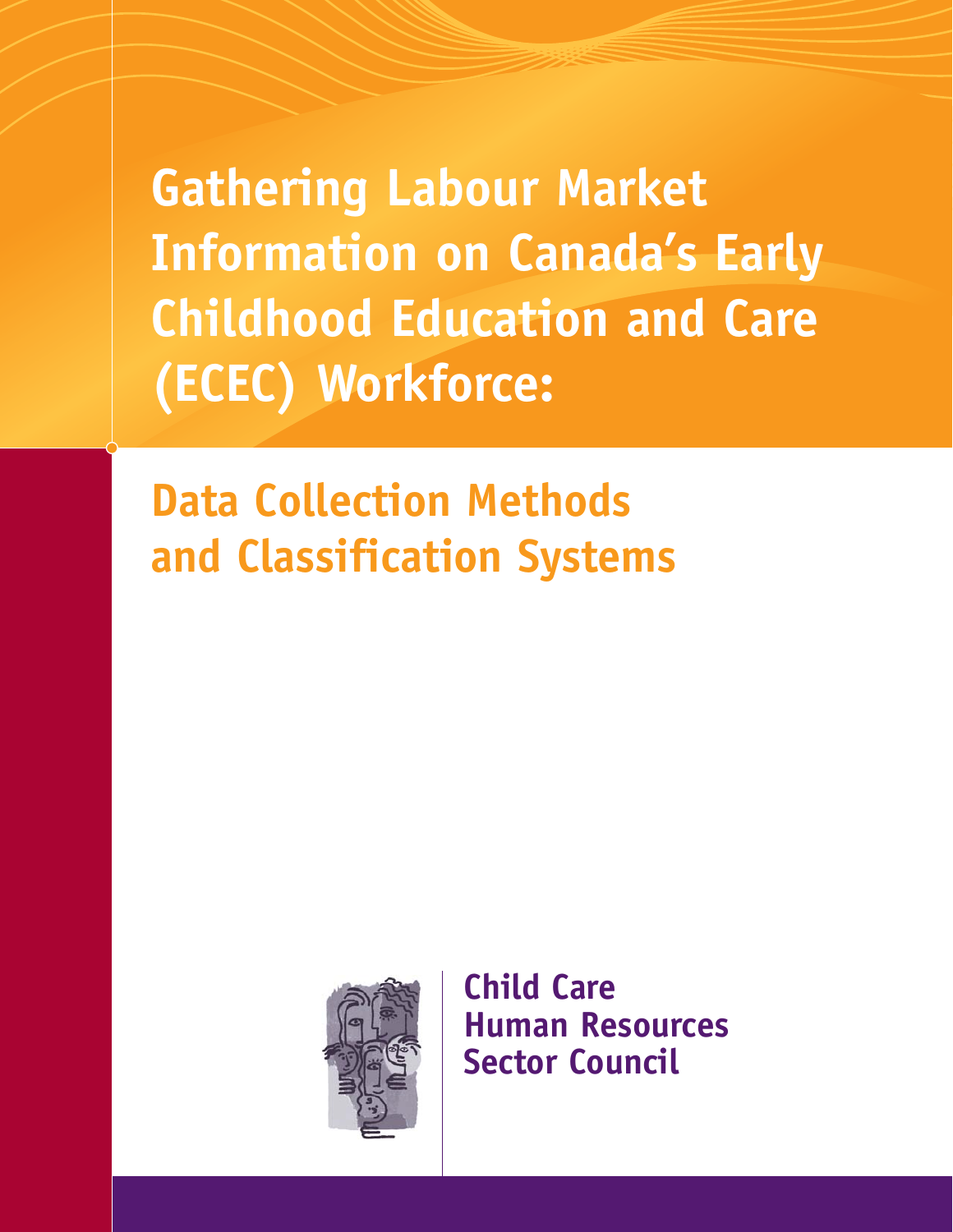Prepared for the Child Care Human Resources Sector Council 151 Slater St., Suite 714 Ottawa, ON K1P 5H3 Phone: 613-239-3100 or Toll-free: 1-866-411-6960 Email: [info@ccsc-cssge.ca](mailto:info@ccsc-cssge.ca)

## Canadä

This project is funded by the Government of Canada's Sector Council Program. The opinions and interpretations in this publication are those of the author and do not necessarily reflect those of the Government of Canada.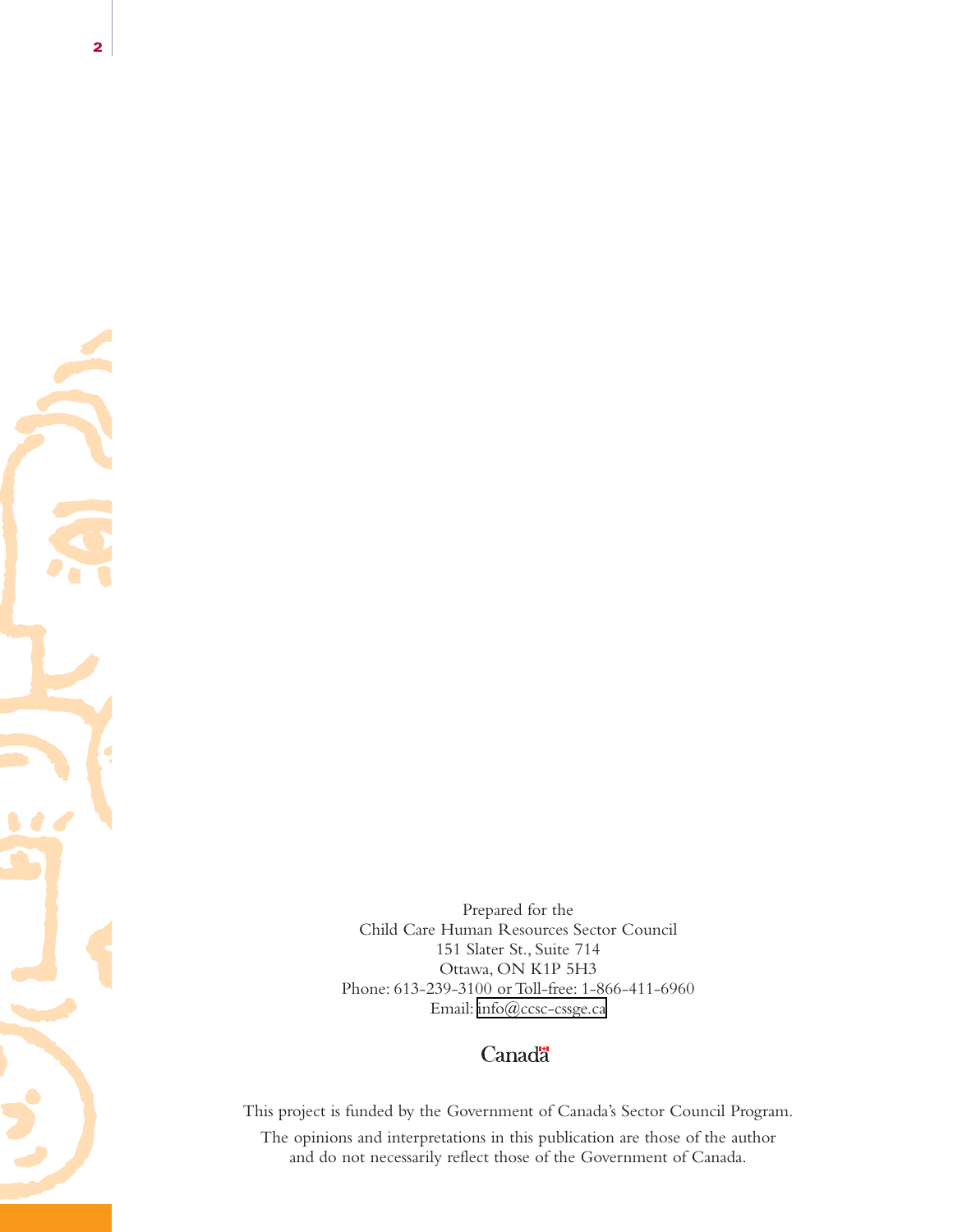# **Table of Contents**

| <b>Classification Systems:</b>                                                                                           |
|--------------------------------------------------------------------------------------------------------------------------|
| • The National Occupational Classification (NOC) /<br>The National Occupational Classification for Statistics (NOC-S)  6 |
|                                                                                                                          |
| Data Collection Methods:                                                                                                 |
|                                                                                                                          |
|                                                                                                                          |
|                                                                                                                          |
|                                                                                                                          |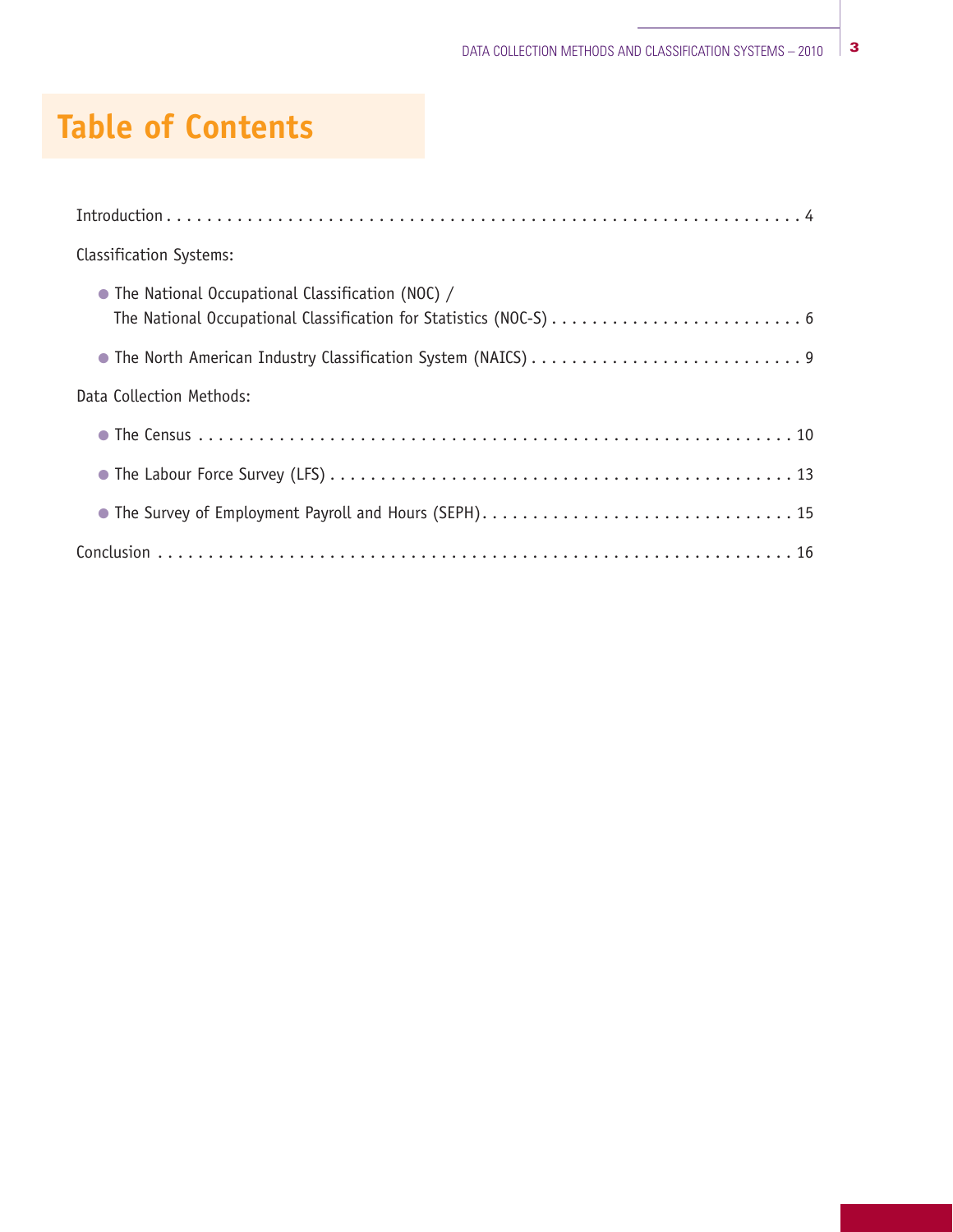# **Introduction**

## **About the Report**

Without quality data on the early childhood education and care (ECEC) workforce, accurately defining and addressing labour market and human resource issues from a provincial/territorial or pan-Canadian perspective is challenging. Many in the sector are unaware of the different data collection methods for the ECEC workforce or do not understand their importance in addressing HR issues.The CCHRSC has produced *Gathering Labour Market Information on Canada's Early Childhood Education and Care (ECEC) Workforce: Data Collection Methods and Classification Systems* – a report developed to inform sector stakeholders about the important tools and methods used to collect and organize quality and accurate data on the workforce.

This report summarizes a selection of data collection tools and classification systems used in Canada, and is designed to clearly describe their key functions, including purpose, types of data collected, who uses the information, why the data is important and the impact on the ECEC sector.

Fact sheets have been created on four different classification tools and data collection methods used in Canada, including:

#### **Classification Systems**

**The NOC/NOC-S:** The National Occupational Classification (NOC) and National Occupational Classification for Statistics (NOC-S) are classification systems designed to organize occupational information and data collected from various surveys.

**The NAICS:**The North American Industry Classification System (NAICS) is a classification systems designed to organize industry-related information and data which is collected from various surveys.

#### **Data Collection Methods (Surveys)**

**The Census:** The Census of Canada (the Census of Population and the Census of Agriculture) is a survey that collects information used to describe Canada's people, housing and agriculture operations.

**The Labour Force Survey:** The Labour Force Survey (LFS) is a household survey of the Canadian population 15 years of age or older in Canada's provinces and territories.

**The SEPH:** The Survey of Employment Payrolls and Hours (SEPH) is designed to provide detailed information on the total number of paid employees, payrolls, and hours at detailed industrial, provincial and territorial levels.

## **About the Project**

This report is part of the CCHRSC's *Labour Market Information Research Agenda (LMIRA)* Project.The LMIRA project was designed to examine how data on the workforce is collected, and how improvements to the quality and availability of future data and data collection methods can be made. Funded by Human Resources and Skills Development Canada, the project focused on:

- O Identifying current data sources (across provinces and territories), and selecting the best approach for more consistent labour market data.
- O Developing a series of recommendations for consistent definitions and approaches for gathering labour market information, including data, analysis, tools and research questions.
- O Initiating steps with government departments to ensure more consistent and accurate collection of labour market information, including the refinement of NOC/NOC-S classifications relevant to child care job categories.
- O Developing a 3- to 4-year research and planning agenda for the ECEC sector that will make recommendations to improve the availability and quality of labour market information for specific labour market issues such as recruitment and retention.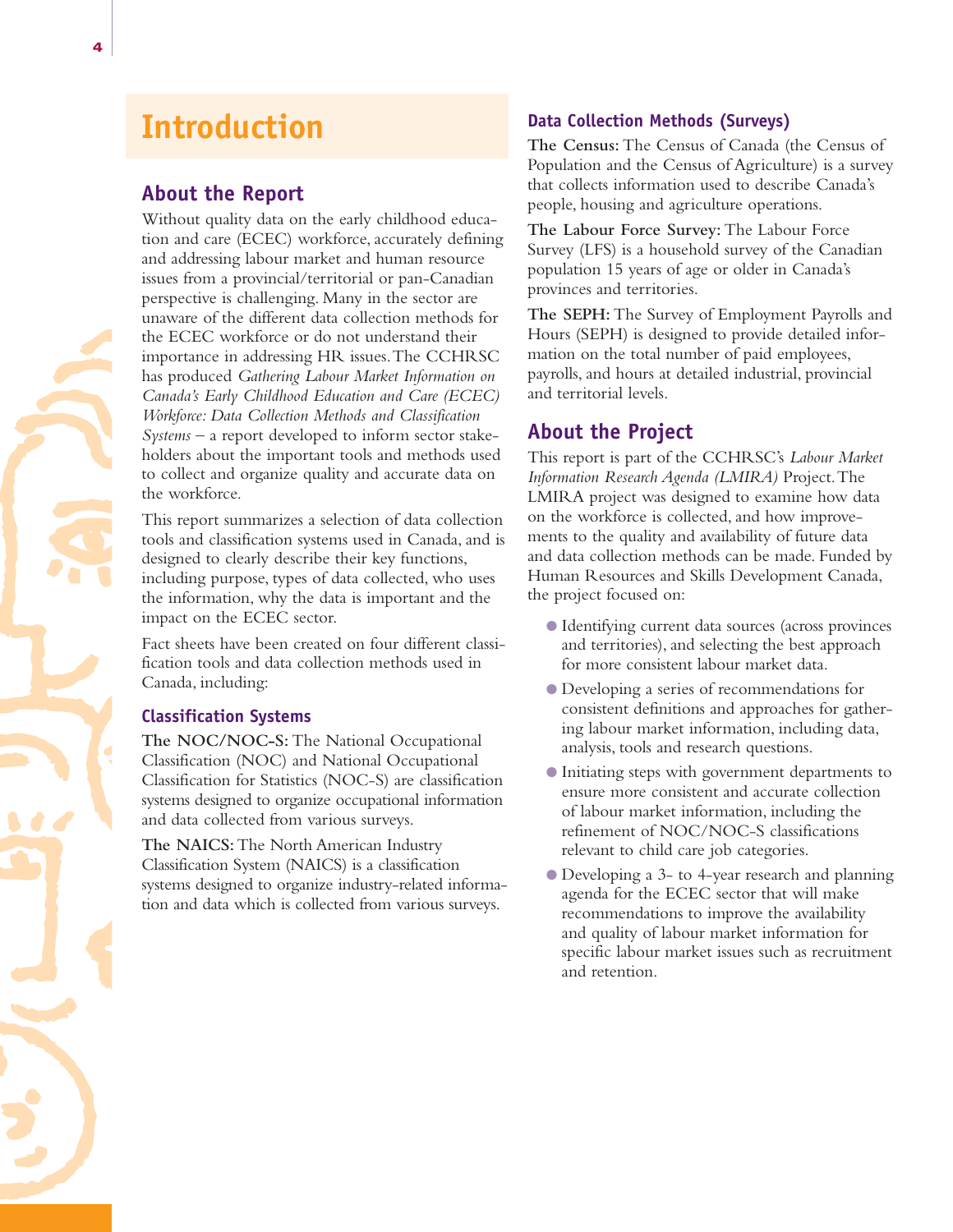## **Research Approach**

The *Labour Market Research and Data Development Agenda and Action Plan* will guide the labour market information-related work of the CCHRSC over the coming years. Recommendations were developed with input from a 10-member panel of experts, including ECEC experts, labour market economists, ECEC data experts and government representatives from municipal, provincial/territorial and federal jurisdictions.The composition was designed to reflect a range of expertise from both inside and outside the ECEC sector.The goal of the panel was to make recommendations that would ultimately improve the quality and availability of data collected on the ECEC workforce.

#### **For more information contact:**

Child Care Human Resources Sector Council 151 Slater St., Suite 714 Ottawa, ON K1P 5H3 Phone: 613-239-3100 / 1-866-411-6960 Email: [info@ccsc-cssge.ca](mailto:info@ccsc-cssge.ca)

Note:The authors accept all responsibility for any errors or omissions.The views in this report reflect those of the authors and do not necessarily reflect those of the CCHRSC.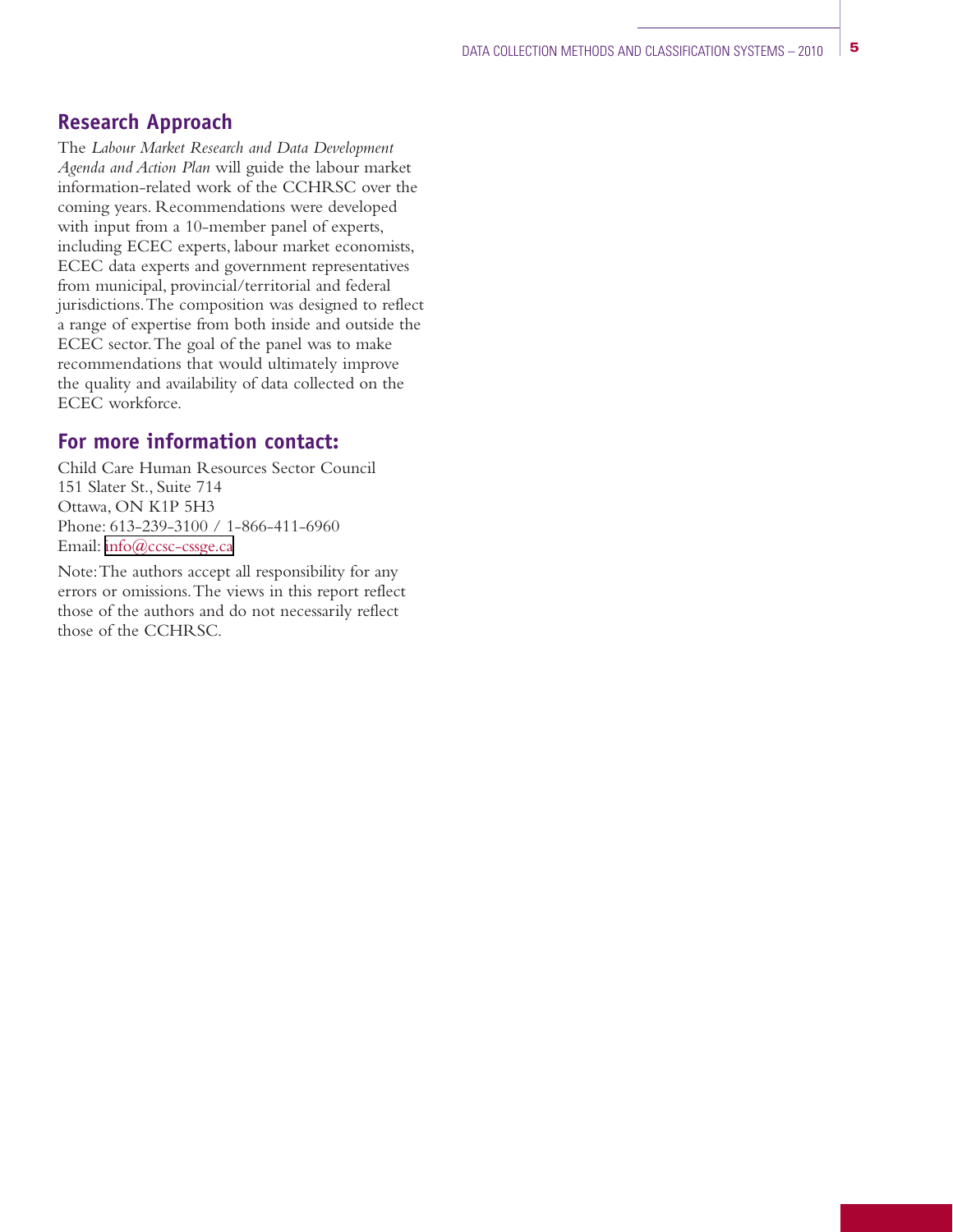# **National Occupational Classification (NOC) / National Occupational Classification For Statistics (NOC-S)**

# **What is the National Occupational Classification?**

The NOC is a classification system for managing occupational information in Canada. It provides a standardized language for describing the work performed by Canadians in the labour market by organizing over 30,000 job titles into 520 occupational group descriptions.The NOC classifies occupations with a four-digit code according to (1) skill type and (2) skill level.

### **(1) Skill Type**

Skill type is based on the type of work performed, but it also reflects the field of training or experience that is normally required for entry into an occupation.The first digit of the NOC code identifies the skill type of an occupation. Canada's occupations are classified into 10 skill types.

Early Childhood Educators and Assistants will be used as an example throughout this report.The code for Early Childhood Educators and Assistants is NOC 4214, with the first digit of the code indicating that Early Childhood Educators and Assistants (ECE + Assistants) are part of the "Occupations in Social Science, Education, Government Service and Religion" category. Supervisors are included among ECE + Assistants, while directors are in the category: NOC 0314 – Managers in Social, Community and Correctional Services.

| <b>Skill Type</b> | <b>Occupation</b>                                                            | <b>Example Occupation</b>                                                                                                |
|-------------------|------------------------------------------------------------------------------|--------------------------------------------------------------------------------------------------------------------------|
| $\Omega$          | <b>Management Occupations</b>                                                | NOC 0314 - Managers in Social, Community and<br>Correctional Services e.g. ECE Directors                                 |
| $\mathbf{1}$      | Business, Finance and<br>Administrative Occupations                          |                                                                                                                          |
| $\overline{c}$    | Natural and Applied Sciences<br>and Related Occupations                      |                                                                                                                          |
| $\overline{3}$    | <b>Health Occupations</b>                                                    |                                                                                                                          |
| 4                 | Occupations in Social Science, Education,<br>Government Service and Religion | NOC 4214 - Early Childhood Educators and Assistants<br>NOC 4142 - Elementary School and kindergarten teachers            |
| 5                 | Occupations in Art, Culture,<br>Recreation and Sport                         |                                                                                                                          |
| 6                 | Sales and Service Occupations                                                | NOC 6474 - Babysitters, Nannies, Parent Helpers<br>NOC 6472 Elementary and Secondary School<br><b>Teacher Assistants</b> |
| $\overline{7}$    | Trades, Transport and Equipment Operators<br>and Related Occupations         |                                                                                                                          |
| 8                 | Occupations Unique to Primary Industry                                       |                                                                                                                          |
| $\overline{9}$    | Occupations Unique to Processing,<br>Manufacturing and Utilities             |                                                                                                                          |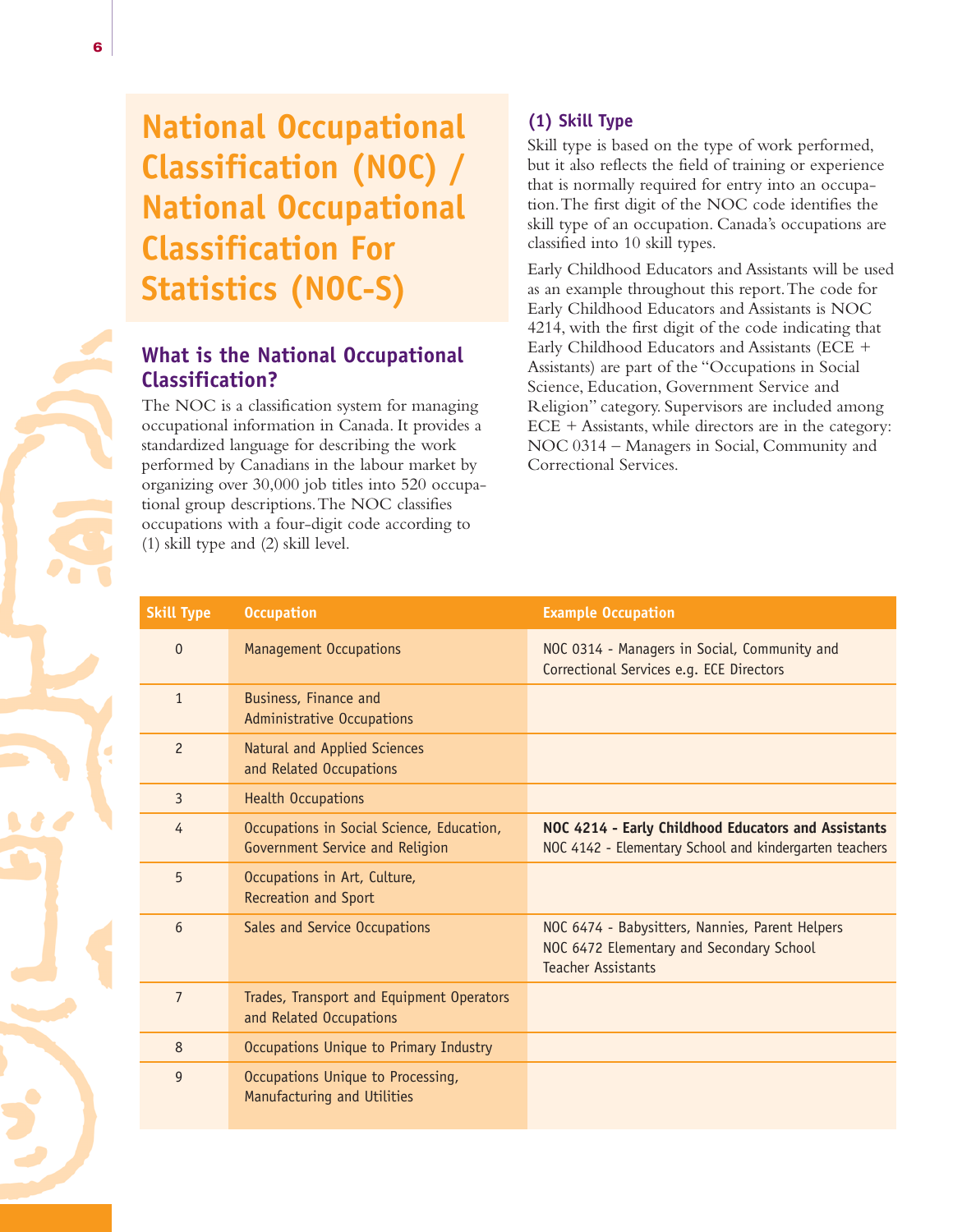#### **(2) Skill Level**

Skill level – represented by the second digit of the NOC code – corresponds to the type and/or amount of training or education typically required to work in an occupation. In NOC 4214 – Early Childhood Educators and Assistants – the second digit (2) indicates that it is a 'skill level B' occupation. Skill level B occupations usually require two to three years of college education or apprenticeship training.

| Skill Level (as a letter)                                                                  | Skill Level (as a digit) | <b>Nature of Training</b>                                                                                                                                                                               |  |
|--------------------------------------------------------------------------------------------|--------------------------|---------------------------------------------------------------------------------------------------------------------------------------------------------------------------------------------------------|--|
| A - Occupations usually require<br>university education                                    | $\mathbf{1}$             | University degree at the bachelor's master's<br>or doctorate level                                                                                                                                      |  |
| B - Occupations usually require<br>college or apprenticeship training                      | 2 or 3                   | Two to three years of post-secondary education<br>at a community college, institute of technology<br>or CEGEP<br>(or)<br>Two to five years of apprenticeship training<br>e.g. NOC 4214 ECE + Assistants |  |
| C - Occupations usually require<br>secondary school and/or<br>occupation-specific training | 4 or 5                   | One to four years of secondary school education<br>(or)<br>Up to two years of on-the-job training, specialized<br>training courses or specific work experience                                          |  |
| D - On-the-job training is usually<br>provided for occupations                             | 6                        | Short work demonstration or on-the-job training<br>(or)<br>No formal educational requirements                                                                                                           |  |

The first two digits combined (skill type and skill level) make up the major group, while the third and fourth digits provide a further breakdown into minor groups, and finally, occupational (unit) groups.The following chart explains the meaning of each digit using NOC 4214 - Early Childhood Educators and Assistants, as an example.

|                                                                   | Major Group $= 42$                                                                                           |                                                                                                                                                                    | Minor Group $= 1$                                                                                                                              | Unit Group $= 4$                                                                                                                                                                 |
|-------------------------------------------------------------------|--------------------------------------------------------------------------------------------------------------|--------------------------------------------------------------------------------------------------------------------------------------------------------------------|------------------------------------------------------------------------------------------------------------------------------------------------|----------------------------------------------------------------------------------------------------------------------------------------------------------------------------------|
|                                                                   | There are 26 major groups represented by<br>the first two digits of the code                                 |                                                                                                                                                                    | There are 140 minor<br>groups represented by<br>the first three digits                                                                         | There are 520<br>unit groups represented<br>by all four digits                                                                                                                   |
|                                                                   | Digit 1 -<br>Identifies Skill Type                                                                           | Digit 2 -<br>Identifies Skill Level                                                                                                                                | Digit 3 -<br>Identifies the minor<br>groups that make up<br>the major group                                                                    | Digit 4 -<br>Identifies the<br>occupational or unit<br>group that make up<br>the minor group                                                                                     |
| NOC 4214 -<br>Early Childhood<br><b>Educators</b><br>& Assistants | 4                                                                                                            | 42                                                                                                                                                                 | 421                                                                                                                                            | 4214                                                                                                                                                                             |
|                                                                   | The number 4<br>indicates occupations<br>in social science,<br>education, government<br>service and religion | The number $2$ (or $3$ )<br>(also referred to as<br>skill level B) indicates,<br>occupations requiring<br>college level education<br>or apprenticeship<br>training | The number 1<br>indicates the minor<br>group such as<br>Paralegals, Social<br>Services Workers and<br>Occupations in<br>Education and Religion | The final digit, the<br>number 4, identifies<br>the specific occupational<br>or unit group. NOC 4214<br>represents the Early<br>Childhood Educators and<br>Assistants occupation |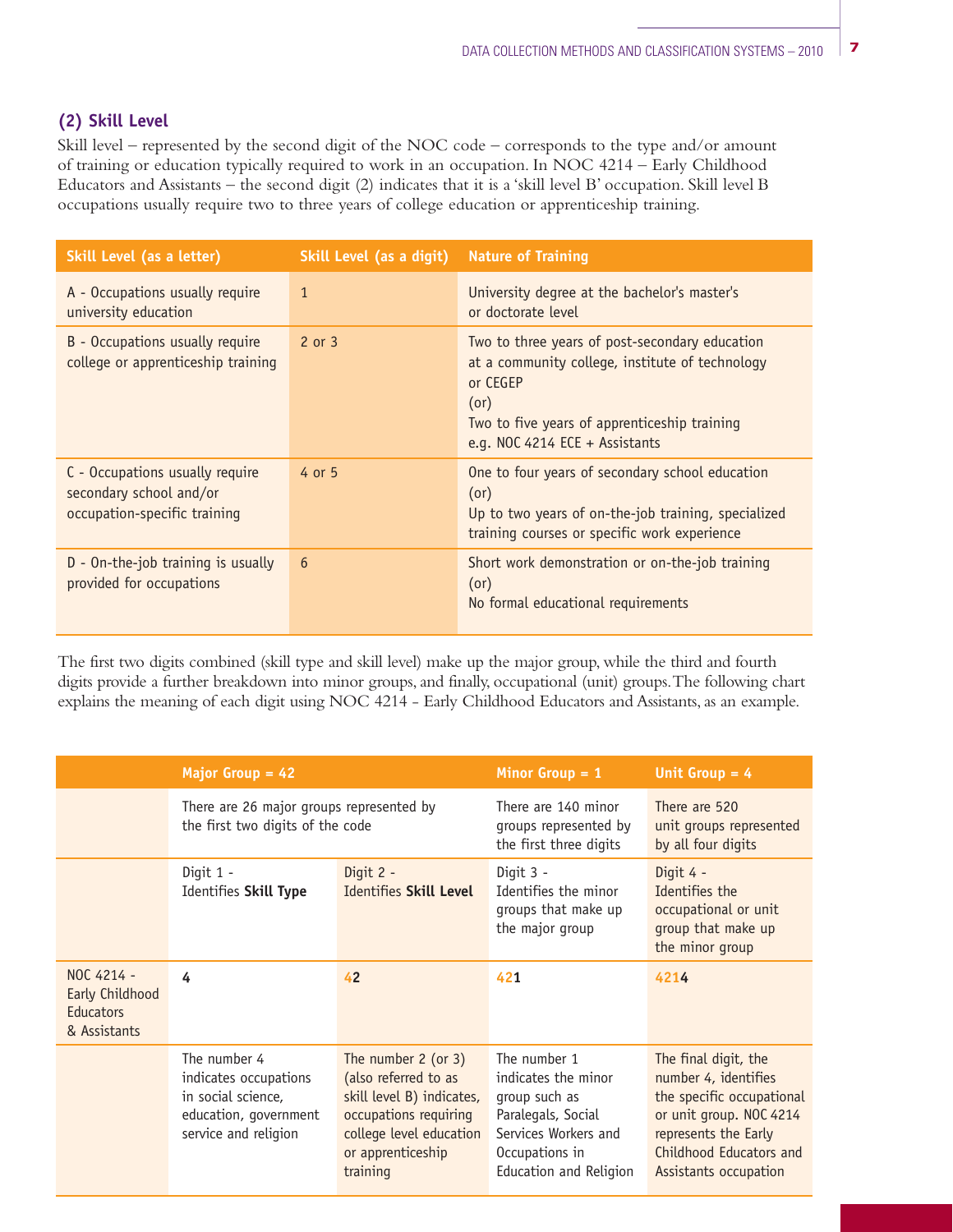- O NOC 4214.1 Early Childhood Educators, and
- O NOC 4214.2 Early Childhood Educator Assistants

### **What is the difference between NOC and NOC-S?**

Canada currently has two versions of National Occupational Classification:

- 1. National Occupational Classification (NOC) and
- 2. National Occupational Classification for Statistics (NOC-S)

The Early Childhood Educator and Assistants occupation is classified as 4214 in the NOC and E217 in the NOC-S.

The NOC was developed and is maintained by Human Resources and Skills Development Canada (HRSDC), whereas NOC-S is maintained by Statistics Canada. HRSDC and Statistics Canada are in the process of amalgamating the NOC and NOC-S systems.

The NOC-S is a version of the NOC and both are designed to classify occupational information.The classification structure is the same for both the NOC-S and the NOC; however, the two classifications differ in the "aggregation structure of the classification", or how the occupations are grouped. Both NOC-S and NOC have 520 unit groups, 140 minor groups and 10 broad categories in common. However, there are 47 major groups in the NOC–S 2006 and 26 major groups in the NOC 2006.

## **Where does the information classified by the NOC and NOC-S come from?**

The NOC (NOC-S) is a framework that organizes occupational information. Occupational information (data) collected from the Census, Labour Force Survey, and other surveys is organized within the NOC/NOC-S framework. Occupations are grouped primarily in terms of the kind of work usually performed, which is determined by the tasks, duties and responsibilities of the occupation.

### **What's the difference between an occupation and a job?**

**An** *occupation* **is a collection of similar jobs grouped under a common title for classification purposes. A** *job* **includes all the specific tasks carried out by a particular worker to complete her/his duties.**

## **Who uses the information from the NOC and NOC-S?**

The information from the NOC and NOC-S provides statisticians, economists, decision makers, career counsellors, employers and job seekers with a standardized way of describing and understanding the nature of work in the Canadian economy. It also allows them to:

- O Compile, analyze and communicate information about occupations.
- O Understand the jobs found throughout Canada's labour market and economy.

The NOC is used by HRSDC to organize detailed information about education, jobs and careers in Canada. For example, HRSDC's *Job Futures* website provides information about educational requirements and employment prospects for different occupations. HRSDC's *Career Handbook* provides global ratings assigned to occupations to further define skills, worker characteristics and other indicators related to occupations that are important for career exploration and informed career decision-making.

#### **What are the strengths and limitations of the NOC and NOC-S?**

By providing a standard way of organizing labour market information, the NOC/NOC-S helps Canadians to be better informed about Canada's occupational landscape.The limitations of the NOC (NOC-S) include the misalignment between Canada's classification system and other international systems, as well as the reliability of the coding.The Census is self-reported, which means that some people could classify themselves as having a particular occupation when they actually belong to another occupational group.An example of a coding error within the ECEC context would be if an early childhood educator completing the Census identified themselves as a "babysitter".According to the NOC, they should actually be classified as an "Early Childhood Educator". In this example, the Early Childhood Educator would be counted and classified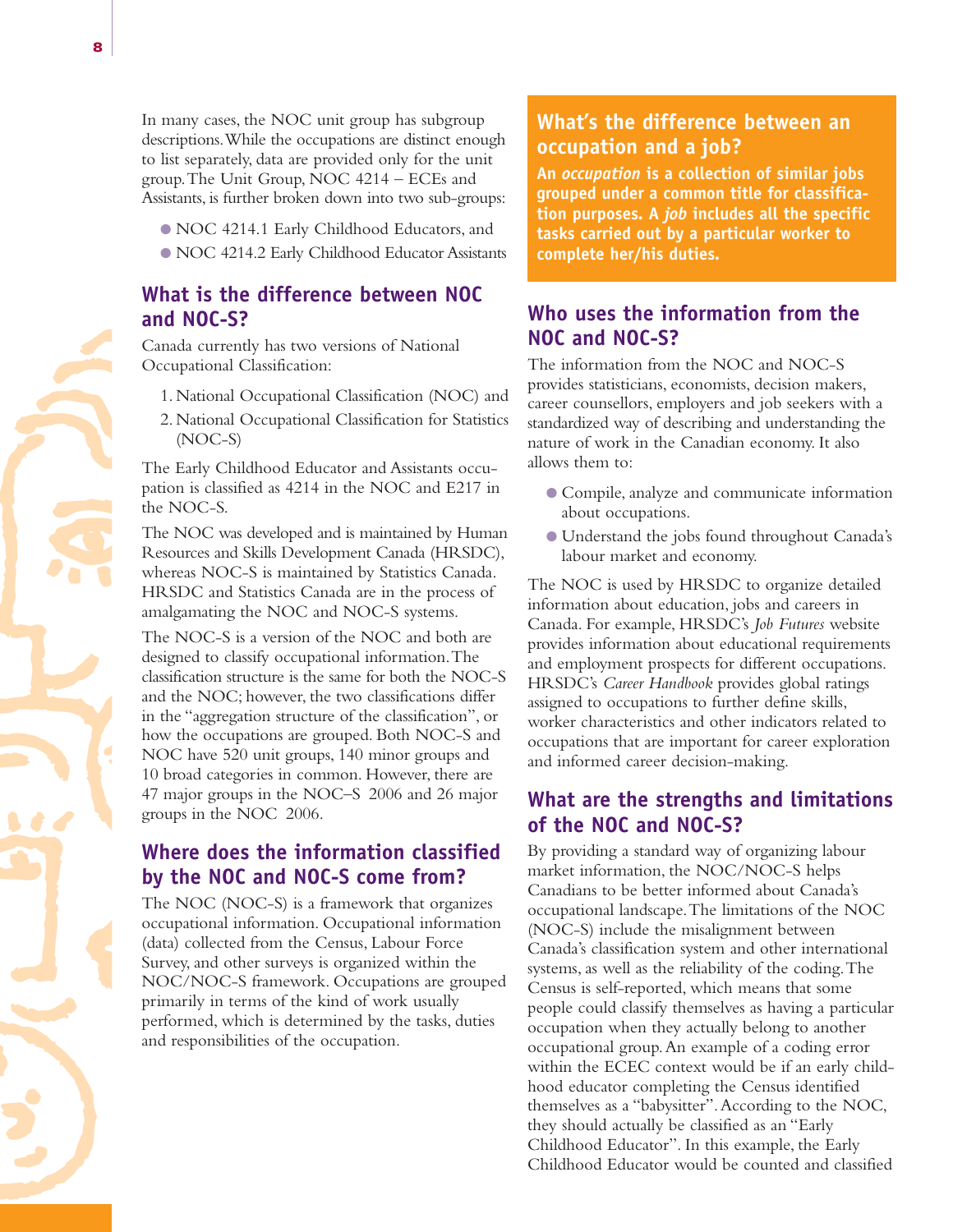in the incorrect group.Another example is a centre supervisor mistakenly identifying themselves as a centre director. It is important to avoid such misclassification, as it is accurate information that enables end-users of data to understand pressing labour market issues and make informed decisions.

# **How often are the NOC and NOC-S categories updated?**

Both the NOC and the NOC-S are reviewed and updated on a five-year Census cycle. Currently, they are being reviewed for revision for the 2011 Census. Statistics Canada and HRSDC work together to keep both classifications current and comprehensive.

# **Is the information publicly available? Who can access the content of the NOC and NOC-S? Is there a cost?**

The classification used by Statistics Canada is available on the web at: www.statcan.gc.ca/ [concepts/occupation-profession-eng.htm](http://www.statcan.gc.ca/concepts/occupation-profession-eng.htm)

### **Where can I get more information on NOC and NOC-S?**

For information on the NOC, contact HRSDC by visiting: [www5.hrsdc.gc.ca/noc/english/noc/](http://www5.hrsdc.gc.ca/noc/english/noc/2006/ContactUs.aspx) 2006/ContactUs.aspx

For more information on the NOC-S, contact Statistics Canada, by visiting: [www.statcan.gc.ca/subjects-sujets/standard-norme/soc](http://www.statcan.gc.ca/subjects-sujets/standard-norme/soc-cnp/2001/noc2001-cnp2001-menu-eng.htm)cnp/2001/noc2001-cnp2001-menu-eng.htm

# **Additional Sources:**

To learn more about NOC 4214, visit: [www5.hrsdc.gc.ca/noc/english/ch/2001/](http://www5.hrsdc.gc.ca/NOC/English/CH/2001/QuickSearchResult.aspx?v=4214) QuickSearchResult.aspx?v=4214

For the NOC matrix, visit: [www5.hrsdc.gc.ca/noc/english/noc/2006/](http://www5.hrsdc.gc.ca/NOC/English/NOC/2006/pdf/Matrix.pdf) pdf/Matrix.pdf

For the Job Futures website, visit: [www.jobfutures.ca/en/home.shtml](http://www.jobfutures.ca/en/home.shtml)

The Career Handbook, visit: [www5.hrsdc.gc.ca/noc/english/ch/2001/](http://www5.hrsdc.gc.ca/NOC/English/CH/2001/Welcome.aspx) welcome.aspx

To test your NOC knowledge, visit: [www5.hrsdc.gc.ca/noc/english/noc/2006/](http://www5.hrsdc.gc.ca/NOC/English/NOC/2006/QuizChallengeLevel.aspx) QuizChallengeLevel.aspx

# **North American Industry Classification Systems (NAICS)**

#### **What is the NAICS?**

Similar to the NOC system, NAICS is a framework which organizes Canada's industries. Currently, NAICS consists of 20 sectors, 102 subsectors, 324 industry groups, 718 industries and 928 national industries.The industry in which the individual is employed is determined by the kind of economic activity of the establishment.Within the early childhood education and care context, and example of an "establishment" could be a child care centre or family home. Examples of "establishments" for other occupations might be factories, mines, stores or government agencies.

Industries classified within the NAICS framework relevant to ECEC include:

- O Child Care Services, which mainly employs ECEs + Assistants
- O Private Households which mainly employs Babysitters, Nannies and Parents Helpers
- O Elementary and Secondary Schools, which mainly employs Kindergarten Teachers, Teaching Assistants and ECEs + Assistants

#### **Difference between NAICS and NOC/NOC-S?**

It is important to note the difference between an industry classification (NAICS) and an occupational classification (NOC/NOC-S).An establishment can have employees with different occupations, and likewise, employees working in a certain occupation can work in different industries. For example, a child care centre (the "establishment") may have a variety of occupations including ECE+ Assistants, Janitors, Cooks, etc.Alternatively, those working as Janitors, Cooks or ECE + Assistants could work in establishments other than child care centres, that are categorized in a different industry, such as a school, for example.

#### **Where can I find more information about the NAICS?**

www.statcan.gc.ca/subjects-sujets/standard[norme/naics-scian/2002/naics-scian02l-eng.htm](http://www.statcan.gc.ca/subjects-sujets/standard-norme/naics-scian/2002/naics-scian02l-eng.htm)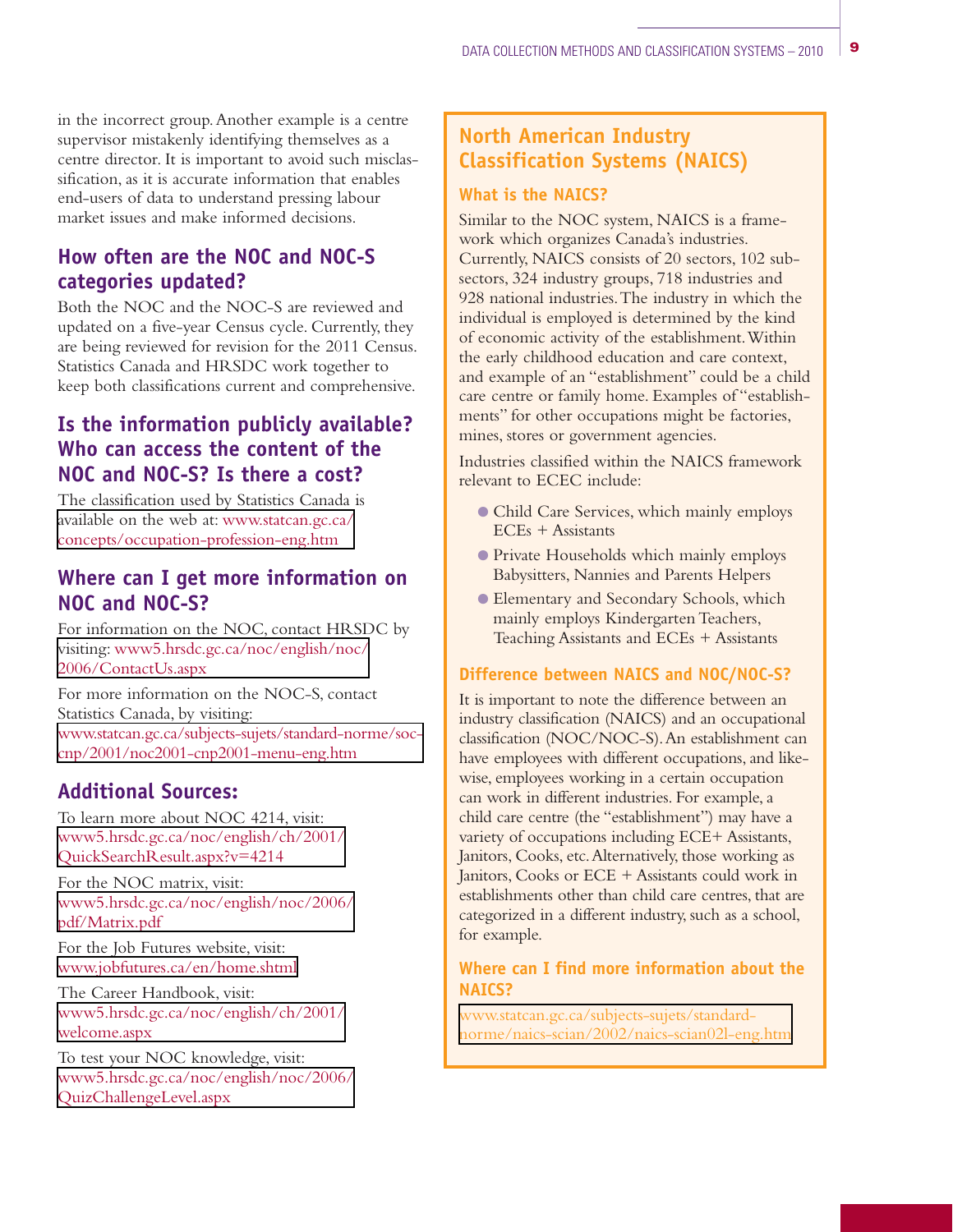# **The Census**

# **What is the Census?**

The Census of Canada (the Census of Population and the Census of Agriculture) is a national survey that collects information used to describe Canada's people, housing and agricultural operations. Information from the Census provides a statistical portrait of Canada and its people. Data collected from the Census is classified in both the NOC/NOC-S and NAICS classification systems.

# **What is the purpose of the Census?**

The Census tells us about the social, economic and demographic situation of Canadians living in various regions, including those living abroad.A vast majority of all countries regularly carry out a Census to collect important information about the population, such as age, sex and occupation.

# **What does the Census tell us about the ECEC sector?**

The Census provides data on the percentage of the population working in ECEC–related occupations, and can be broken down by province, territory, subprovincial areas, or for Canada as a whole.These data can be compared with other categories to more precisely identify people working in the ECEC sector.

Those who work in the ECEC sector are primarily classified as working at a usual place of work or at home, which are thought to represent centre-based and home-based child care respectively. Early Childhood Educators and Assistants (NOC 4214) primarily work in the Child Care Services industry, but also in elementary and secondary schools.And Babysitters, Nannies and Parents' Helpers (NOC 6474)<sup>1</sup> mainly work in the Private Households industry, but also in Child Care Services.The broader ECEC workforce includes teaching assistants and kindergarten teachers. Census data tells us that between 2001 and 2006, the ECEs and Assistants occupation grew by 24.9%, whereas the number of people working as Babysitters, Nannies and Parents' Helpers decreased by 24.8%.

# **Did you know?**

**There are an estimated 322,425 people working in the early childhood education and care workforce. Data collected from the 2006 Census survey classified within the NOC/NOC-S framework tells us there are:** 

- O **170,340 early childhood educators and assistants (100% of NOC 4214)**
- O **69,785 babysitters, nannies and parent helpers (100% of NOC 6474)**
- O **49,600 teaching assistants who work with children under the age of 12 (NOC 6472)**
- O **32,700 kindergarten teachers or an estimated one eighth of all elementary and kindergarten teachers (NOC 4142)**

Census data can also be broken down by sociodemographic factors (e.g., age, sex and level of education). For example, Census data can be used to estimate the number of people who are ECEs and Assistants working in Halifax with an ECEC diploma.

The Census provides additional benefits to the ECEC sector, including providing support in service planning and development as well as overall decisionmaking. For example, information from the Census can assist in identifying characteristics of Canadian children, such as the number of children, their ages and where they live.This information helps municipal planners estimate the number of child care spaces required in a particular city.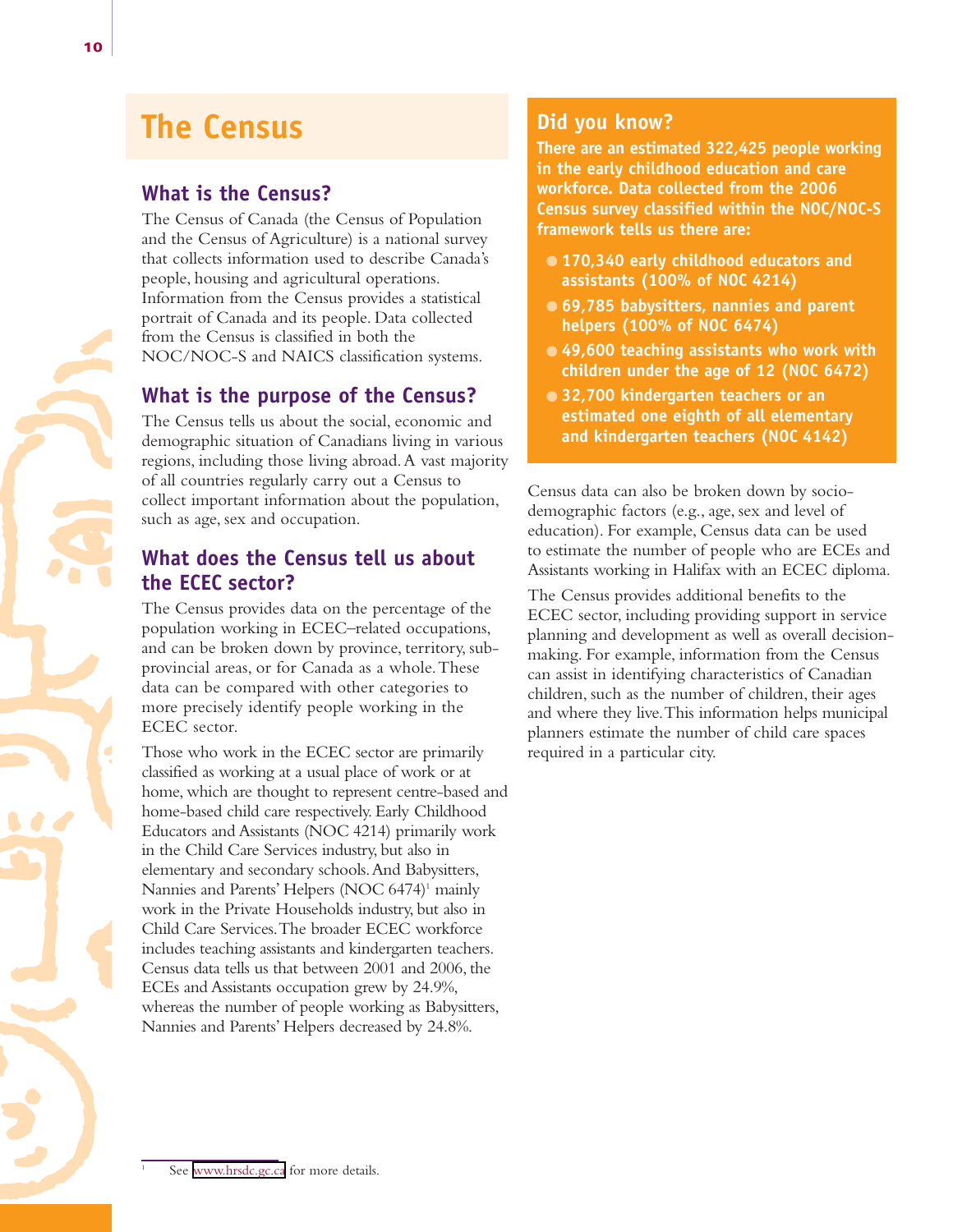## **What type of data does the Census collect?**

Census data are available for every province and territory, and sub-provincial areas such as Census Metropolitan Areas<sup>2</sup> (CMAs). The data provides very detailed and reliable information on many social and economic aspects of Canada and its people, including:

- O employment
- O labour force
- $\bullet$  industry
- $\bullet$  occupation
- O education
- $\bullet$  income
- O age
- O sex
- $\bullet$  migration status
- O place of work

# **Who administers the Census? How often is the Census conducted?**

The Census is conducted by Statistics Canada once every five years.The last Census was taken in 2006, and the next one will be collected in 2011, followed by 2016, 2021, and so on.

# **Who completes the Census survey?**

The Census survey counts every person (including children) living in Canada, as well as Canadians who are abroad – either on a military base, attached to a diplomatic mission, at sea or in port aboard Canadian-registered merchant vessels.

There are two Census surveys: the short-form questionnaire and the long-form questionnaire. All households (100%) are surveyed. More specifically:

- O 80% of households complete a short-form questionnaire that collects basic information about age, sex, marital status and language of the members of the household.
- 20% of households complete a long-form questionnaire, which collects additional information about income, employment, education, housing, ethnic background and other relevant information.

# **Typically, who uses information from the Census?**

Census information is beneficial to many, including: all levels of government, business, industry, media, academia and independent organizations.

Social, economic and demographic information collected from the Census is essential for making decisions regarding the many services each stakeholder provides to the public. For example, when developing plans and policies, the **federal government** calculates the transfer of federal money to various programs in the provinces and territories based on Census population data. **School boards and communities** use Census data on the number of children in certain age groups when planning new schools. **Municipal planners** use Census data on households and families to estimate current and future needs for housing, hospitals and child care centres.

<sup>&</sup>lt;sup>2</sup> A Census Metropolitan Area (CMA) consists of one or more adjacent municipalities situated around an urban core, where the urban core must have a population of 100,000.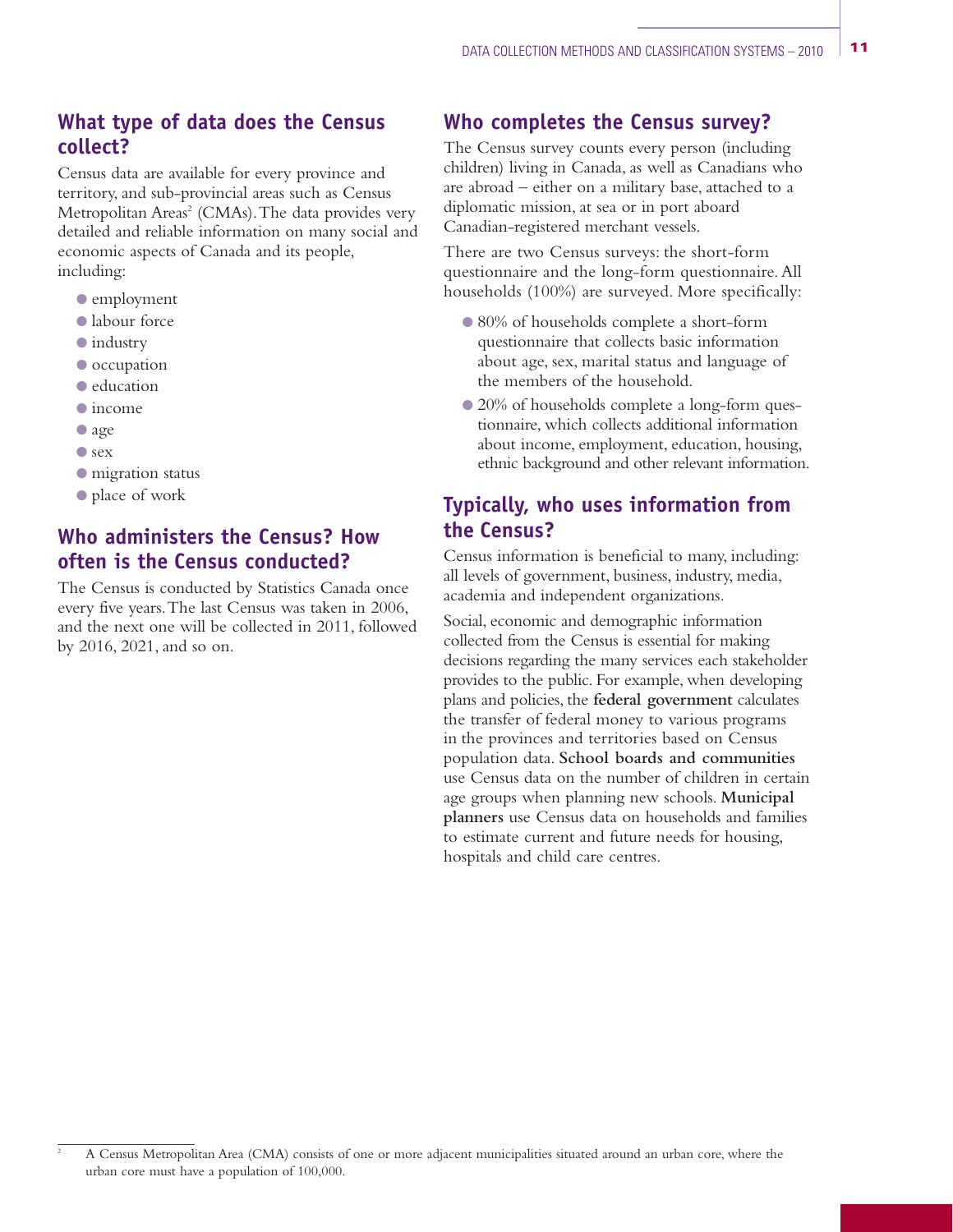## **What are the strengths and limitations of the Census?**

The Census is the only source of detailed data that can provide information on several attributes of the workforce or general population simultaneously. However, it has drawbacks.The Census is only collected every five years, so does not provide up-todate information. In addition, it can take several years for the data from the long-form questionnaire to be made available. For example, the detailed labour force and employment data from the 2006 Census was not released until 2008.

As well, the Census is self-reported, which means that some people could list themselves as having a particular occupation even though they technically belong to another occupation. For example, within the ECEC context, if an early childhood educator working in a child care centre identified herself or himself as a babysitter when completing the Census survey, the early childhood educator would most likely be included in the incorrect NOC code.This would be an example of a coding error.

#### **Who can access information collected through the Census?**

Information collected from the Census is available to the public, free of charge, on the Statistics Canada website: www12.statcan.gc.ca/census-recensement/ [2006/rt-td/index-eng.cfm. For more specific Censu](http://www12.statcan.gc.ca/census-recensement/2006/rt-td/index-eng.cfm)s data at the sub-provincial areas, or for smaller geographic areas such as Census Metropolitan Areas, health regions, or school districts, data can be purchased.

### **Where can I find more information?**

Publicly released information from the 2006 Census is available.A list of the 2006 Census information at the national, provincial and metropolitan area level can be accessed at no cost by visiting the main Statistics Canada 2006 Census highlight pages: [www12.statcan.ca/Census-recensement/2006/](http://www12.statcan.ca/Census-recensement/2006/dp-pd/hlt/index-eng.cfm) dp-pd/hlt/index-eng.cfm. Statistics Canada also makes available custom services that provide products and services tailored to more detailed and complex requests on a cost-recovery basis. Cost estimates vary based on client needs and on the complexity of the request. For more information about 2006 Census custom services, visit: www12.statcan.ca/ [census-recensement/2006/serv/index-eng.cfm](http://www12.statcan.ca/census-recensement/2006/serv/index-eng.cfm).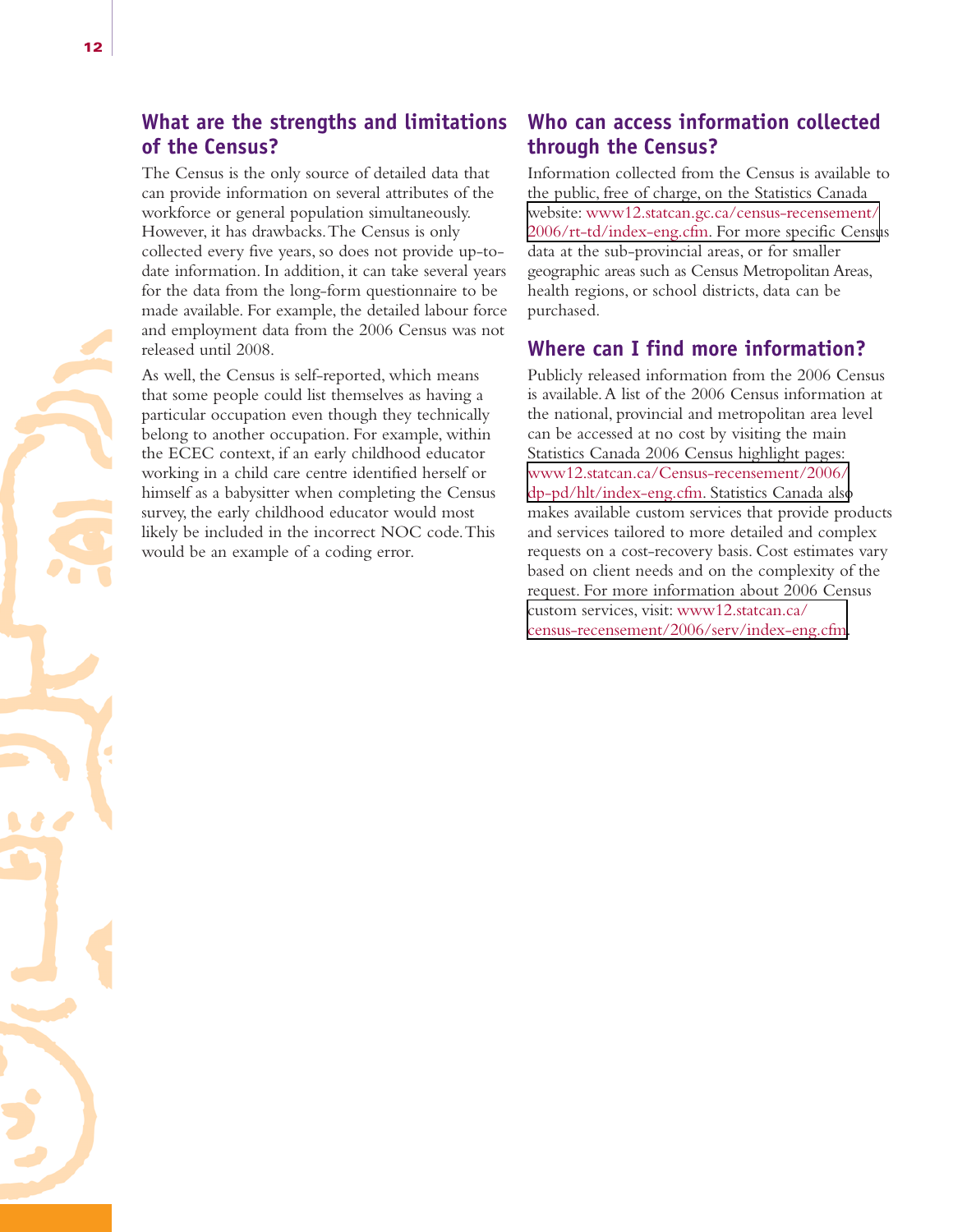# **The Labour Force Survey**

## **What is the Labour Force Survey?**

The Labour Force Survey (LFS) measures how well the Canadian economy is performing by estimating employment and unemployment rates.Apart from people in the armed forces and people living on reserves, the Labour Force Survey is targeted to Canadians over the age of 15 residing in Canada's provinces and territories. Data collected from the LFS is classified within both the NOC/NOC-S and NAICS systems.

### **What is the purpose of the LFS?**

The purpose of the LFS is to provide explanatory data on the working-age population, divided into three distinct categories:

#### O **Employed**

Employment estimates include detailed breakdowns by demographic characteristics, industry and occupation, job tenure,<sup>3</sup> and usual and actual hours worked.

#### O **Unemployed**

Unemployment estimates are produced by demographic group, duration of unemployment and activity before looking for work.To be officially unemployed one must be able, willing and actively looking for work.

#### O **Not in the labour force**

Those who are "not in the labour force" are neither employed nor officially unemployed.This includes students, homemakers, retired workers, seasonal workers in an "off-season" and people who are unable to work due to long-term illness or disability. Information on reasons for leaving the last job is also available for people who are currently not in the labour force.

# **What does the LFS tell us about the Early Childhood Sector?**

The LFS provides useful information for the ECEC sector that can assist in determining the national employment and unemployment rates for occupations in the sector.

#### **Did you Know?**

**The Canadian Labour Force Survey was developed following World War II to satisfy the need for reliable and timely data on the labour market. Information was urgently needed on the massive labour market changes involved in the transition from a war-time to peacetime economy.**

# **What type of data does the LFS collect?**

The LFS collects information on total employment, including those who are self-employed, employed (full-time and part-time), unemployed and not part of the labour force. In addition to employment information, the LFS also contains information on the demographic characteristics of the working-age population, including age, sex, marital status, educational attainment and family characteristics.The LFS provides detailed national and provincial estimates. More general labour market information is provided by CMAs, Economic Regions,<sup>4</sup> Employment Insurance Regions and the territories.

### **How often is the LFS conducted?**

The LFS is conducted monthly by Statistics Canada. The results are typically released at the end of the first week of the month in which the survey was conducted.

Tenure is the number of months or years a person has worked for their current or most recent employer.

An Economic Region is a grouping of Census divisions designed for analysis of regional economic activity.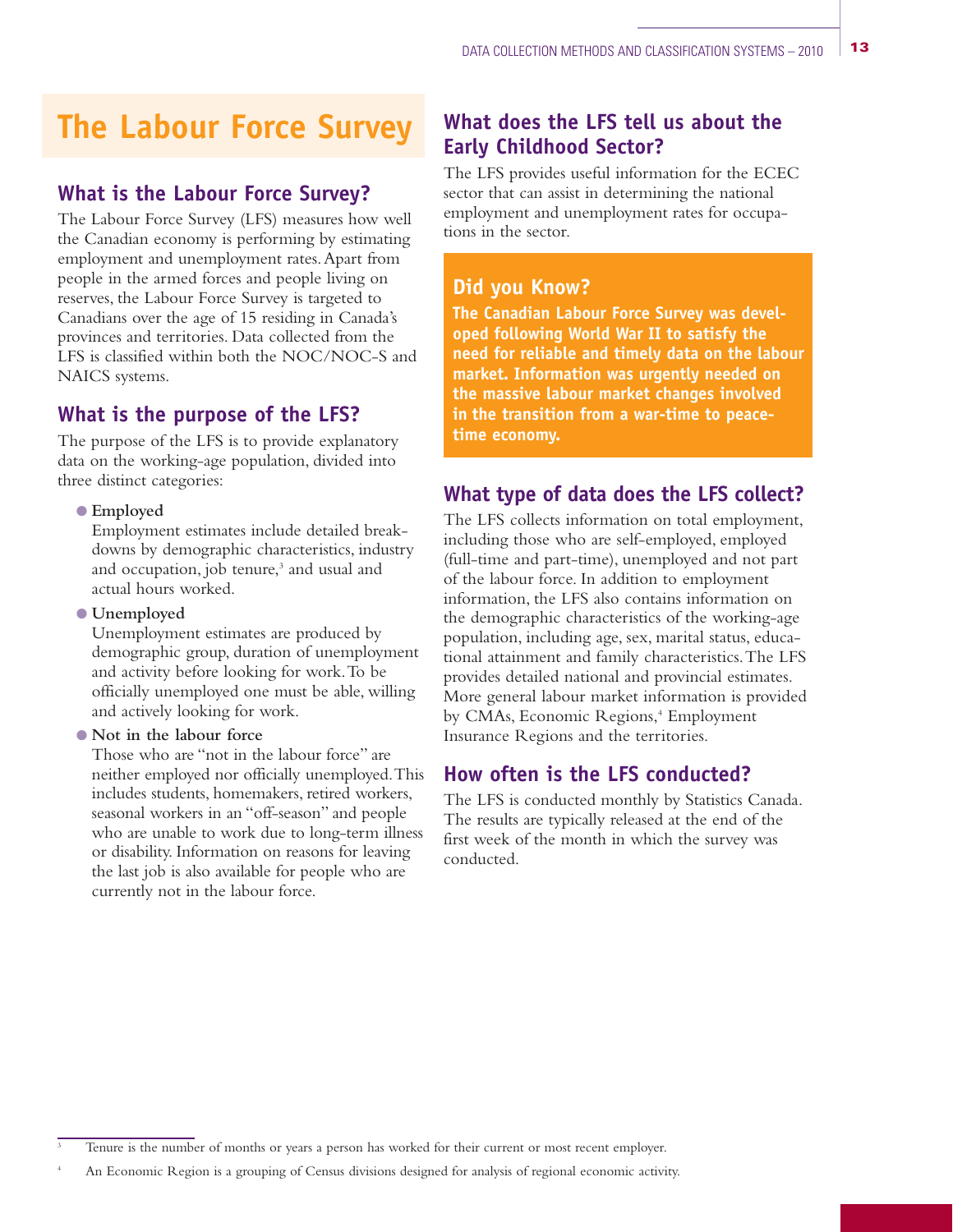#### **Who completes the LFS survey?**

The LFS survey is completed by approximately 54,000 households across Canada's provinces and territories each month.A subset of the data file containing most demographic and labour-related information is available to the public on a yearly basis. For additional documentation, please visit the Statistics Canada website: www.statcan.gc.ca/dli-ild/ [data-donnees/ftp/lfs-epa/lfs-epa1976-xxxx-eng.htm.](http://www.statcan.gc.ca/dli-ild/data-donnees/ftp/lfs-epa/lfs-epa1976-xxxx-eng.htm)

## **Typically, who uses the information from the LFS?**

The LFS is one of the most important measures of the overall performance of the Canadian economy. Data collected from the LFS is considered to be the backbone of the household survey program, which is designed to inform all levels of government about Canada's labour market.

The data are also used by labour market analysts, economists, consultants, planners, forecasters, academics and decision makers in both the private and public sector. For example, data from the LFS is used by all levels of government to evaluate and plan government employment programs across Canada. Regional unemployment rates are used by the federal government to determine eligibility, level and duration of employment insurance (EI) benefits for unemployed individuals.

# **Who can access information collected through the LFS? Is there a cost associated?**

Data from the LFS are released monthly in *[The Daily](http://www.statcan.gc.ca/dai-quo/index-eng.htm)* (Statistics Canada's official release bulletin and first line of communication with the media and the public) approximately 10 working days after the survey is completed. If additional information is required, Statistics Canada can provide a custom tabulation on a cost-recovery basis in order to meet clients' specific needs and particular interests.A public use data file is also made available for clients wishing to do their own data analyses.

# **What are the strengths and limitations of the survey?**

The LFS is the most up-to-date survey. It is the only source of monthly estimates of total employment, including the self-employed, those employed fulland part-time, and those who are unemployed.The LFS has monthly estimates of the  $ECE +$  Assistants workforce, for example. In addition, the LFS is a major source of information on the personal characteristics of the working-age population, including age, sex, marital status, educational attainment and family characteristics.

The limitation of the LFS is its sample size (54,000 households), which is considerably smaller than the Census.This affects the quality and availability of the data.As a result, it is difficult to obtain consistent information for smaller geographic areas, such as some provinces or regions.

#### **Where can I find more information?**

For more information about the Labour Force Survey or to order data, please visit the Statistics Canada website, [www.statcan.gc.ca,](http://www.statcan.gc.ca/start-debut-eng.html) or email [labour@statcan.gc.ca](mailto:labour@statcan.gc.ca).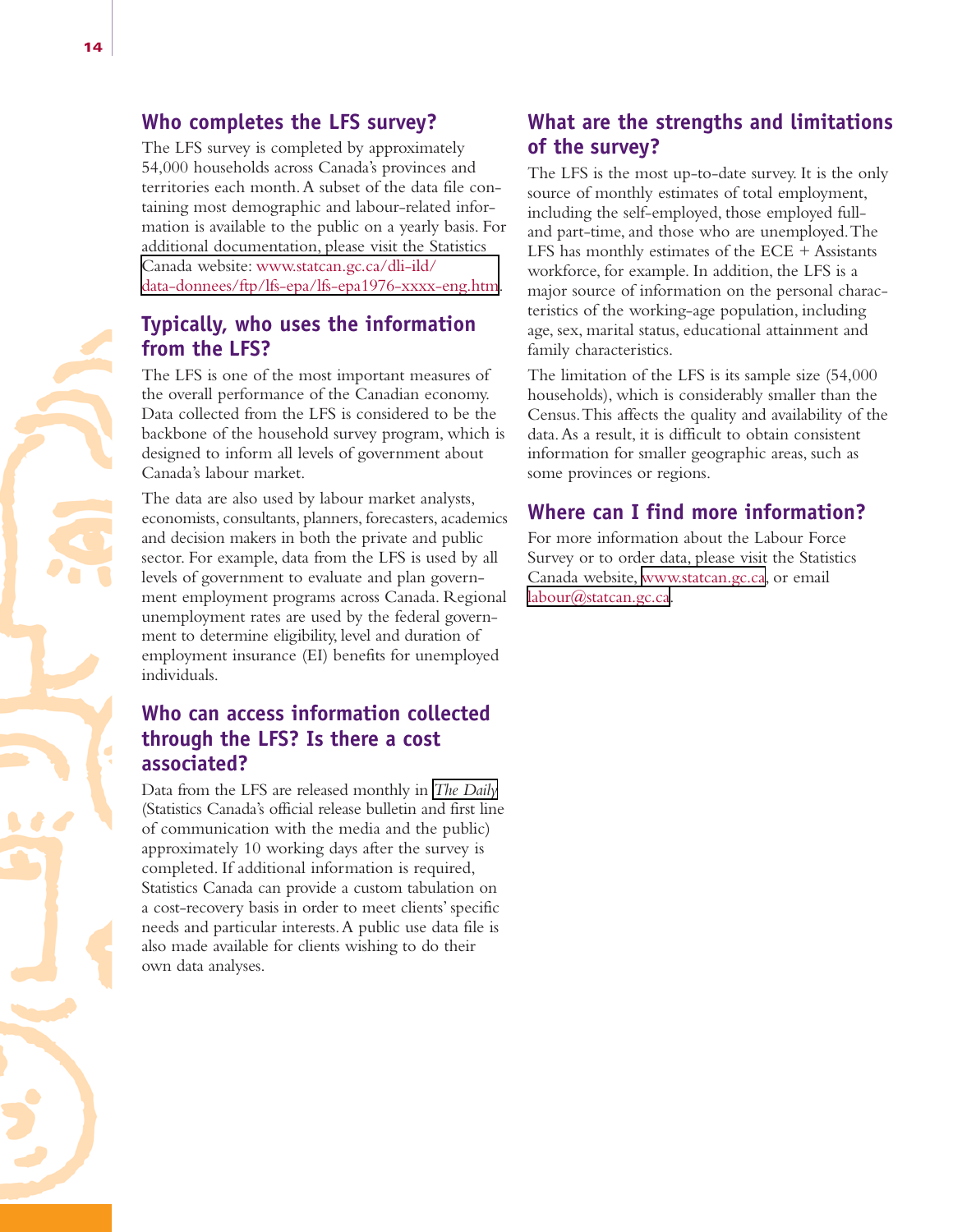# **The Survey of Employment, Payroll and Hours (SEPH)**

#### **What is the SEPH?**

The SEPH is a Statistics Canada survey designed to identify levels and trends related to employment, earnings and hours worked at detailed industrial, provincial and territorial levels.The SEPH is an employer based survey, which means that selfemployed lone operators are excluded. Data collected from the SEPH is classified within the NAICS framework, but not the NOC/NOC-S framework.

#### **What is the purpose of the SEPH?**

Information gathered from the SEPH paints a frequent and accurate picture of Canada's employment, earnings, payroll and hours.This information is vital for businesses and governments in planning and decision-making.

Within the Early Childhood Education and Care (ECEC) context, the SEPH reflects employment, weekly and hourly earnings and hours worked for employees in centre-based care.

#### **Who provides information for the SEPH?**

The Survey of Employment Earnings and Hours is produced from the combination of the payroll deductions administrative data received by Canada Revenue Agency (CRA) and the results from the Business Payroll Survey (BPS).The target population is all employers in Canada, except those primarily involved in agriculture, fishing and trapping, private household services, religious organizations and military personnel of defence services.

Within the ECEC context, all employers must submit monthly payroll information to CRA about gross monthly payroll and the number of employees. For the BPS, an employer selected to be part of the sample would be responsible for completing the monthly survey.

## **What type of data does the SEPH collect?**

SEPH data are primarily collected in two ways: directly from survey respondents and extracted from administrative files.

Administrative data are extracted from CRA's *Payroll Deductions* files.This administrative data provides information on total gross monthly payrolls and the total number of employees.

Each month, 11,000 survey respondents (employers) identified from the Canada Revenue Agency's (CRA) Business Register (i.e., they have a business number and one or more active payroll deduction accounts) complete what's called the *Business Payroll Survey* (BPS). Information from the BPS is used to estimate the number of paid hours and the allocation of hours, earnings and employment by categories of employees—salaried and paid by the hour.

## **Typically, who uses information from the SEPH?**

SEPH data are used by the private sector to determine wage rates, and by the Canada Revenue Agency to determine maximum pensionable earnings and retirement savings plan contribution limits. ECEC employers might find SEPH information beneficial when developing pay scales or when reviewing or determining wage rates for their employees.

#### **What are the strengths and limitations of the SEPH?**

Compared to other surveys, data collected from the SEPH provides some of the most detailed information on employees working for employers in the ECEC sector.The main drawbacks of the SEPH are that the data are for the whole ECEC sector and are not specific to any particular occupation in the sector. Furthermore, there are data gaps for smaller jurisdictions, and the self-employed are not represented. Within the ECEC context, this means that employers and employees from rural or remote areas, and selfemployed family child care providers are not reflected in the survey results. However, they are captured in other national surveys, such as the Census.